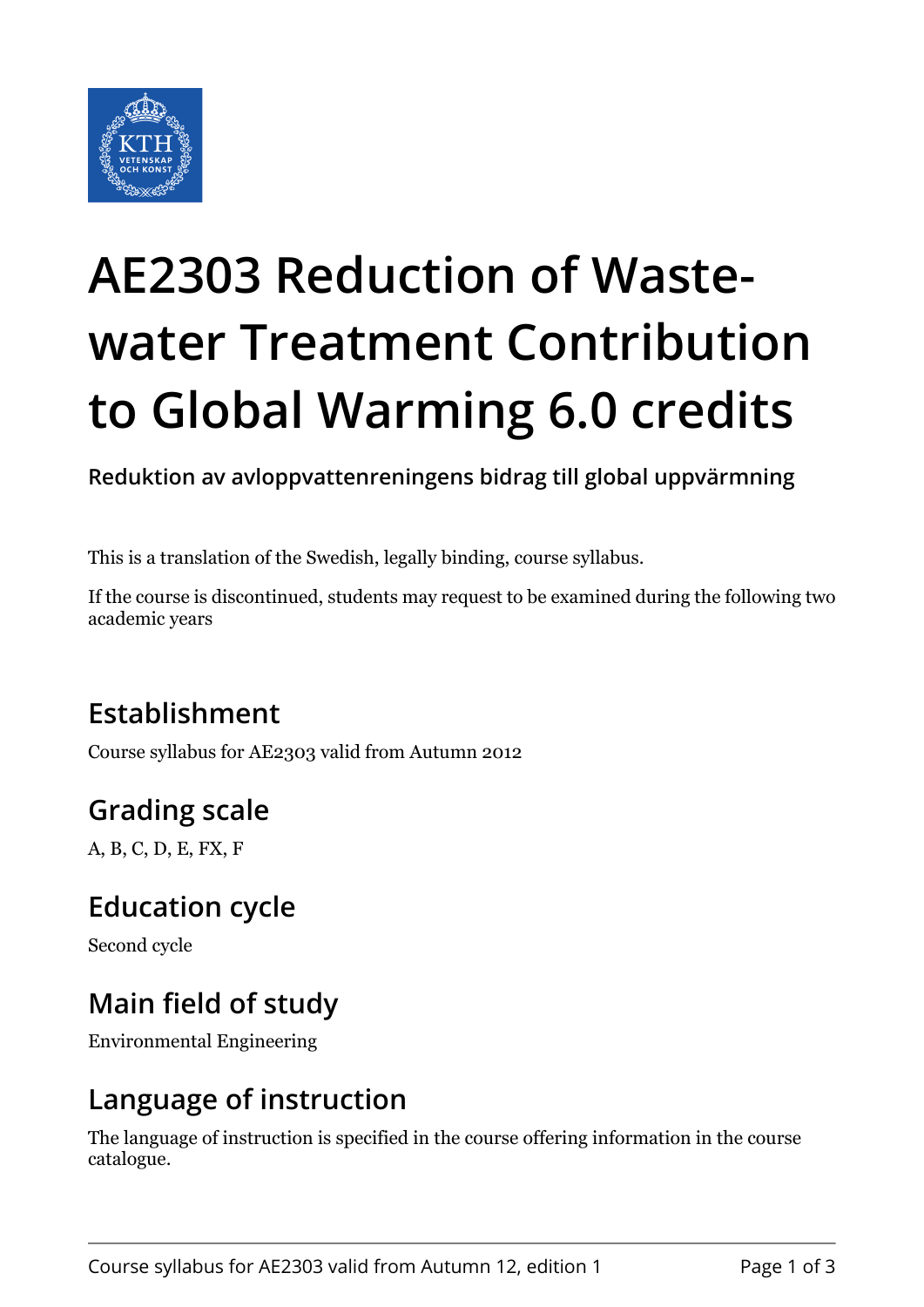## **Intended learning outcomes**

The major objective of the course is to provide the course participants with the knowledge and the practical skills that could be used in designing, managing and evaluating of modern wastewater treatment plants in order to minimize their impact on environment and on climatic changes. The specific objectives include:

- making the student to realize that the combined effect of "small" emissions from a number of wastewater treatment plants can noticeable contribute to the global environmental pollution and ultimately to global climate change and that EU-wide cooperation in this area is necessary;
- showing the students that if the commonly used wastewater and sewage sludge treatment technologies are optimized, improved or replaced with other more sustainable technologies the pollution emission to the environment can be reduced and teaching them how to achieve this;
- showing the students that implementation of sustainable management systems supported by appropriate automation, integrated control, monitoring, and computer simulation to the existing treatment processes can result in reduction of environmental pollution and teaching them how to achieve this;
- teaching the students how to evaluate and assess the wastewater and sludge treatment processes and technologies from the sustainable development standpoint.

#### **Course contents**

The course's leading topic is the reduction of wastewater treatment contribution to global warming by controlling of gas emissions from wastewater treatment and sludge processing. The course will be offered to the group of students from Italy, Poland and Sweden. The course will utilize the most effective teaching techniques with peer learning being the core didactical approach used during the course. This will be supplemented by lectures given by an international team of academic teachers and professionals in the following subjects; Global climate change, Wastewater treatment, Interactions between wastewater treatment plant and the environment, Monitoring, control and automation at wastewater treatment plants, Integrated control of wastewater systems, Environmental impact assessment, Sustainable environmental management.

## **Specific prerequisites**

The course is addressed to students studying civil engineering or environmental engineering that specialize in wastewater treatment. At least three years of academic studies. Documented proficiency in English B or equivalent.

#### **Course literature**

Kursmaterialet delas ut vid föreläsningar.

#### **Examination**